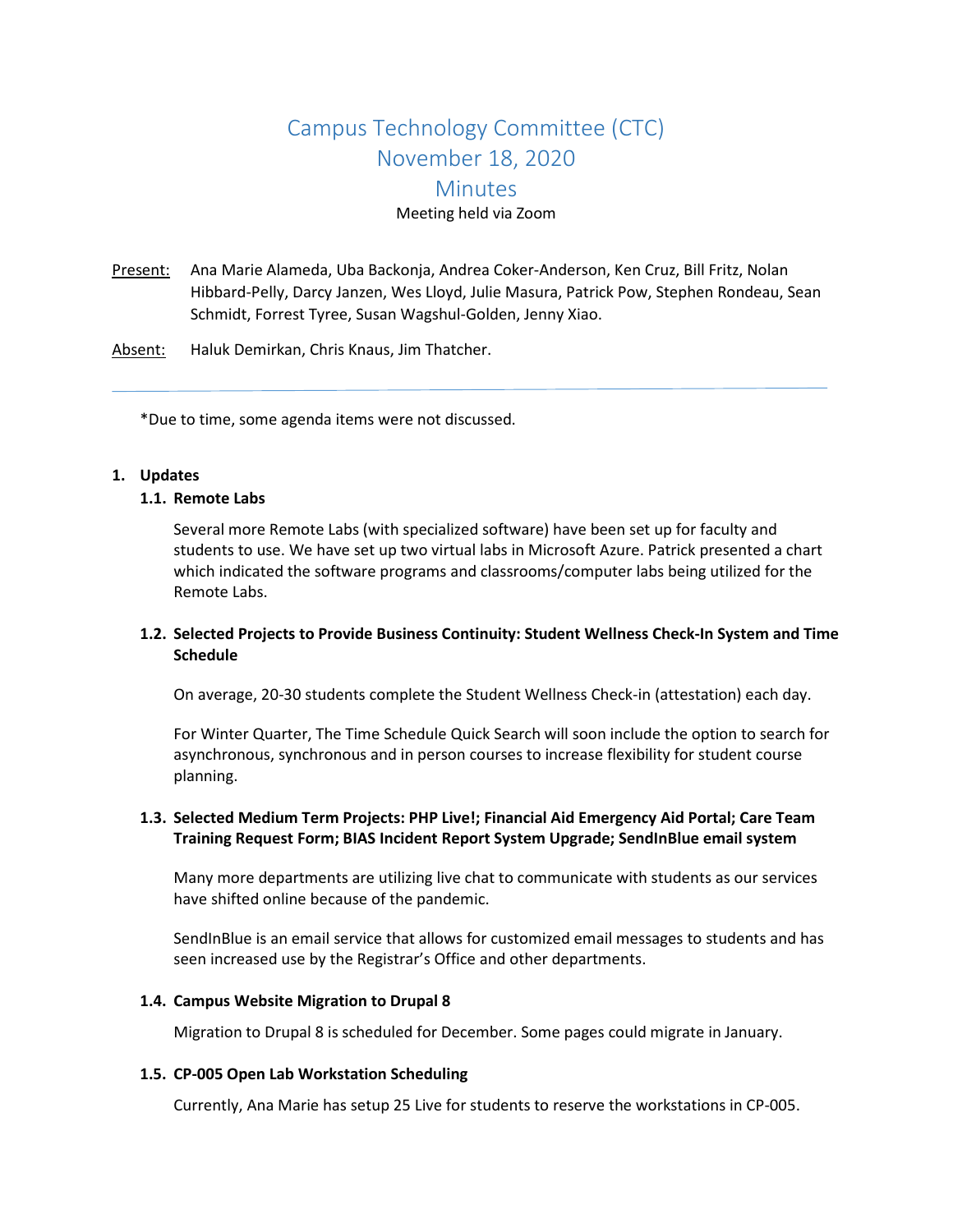As Stephen Rondeau has shared his experience in using Lab Archives Scheduler for SET, IT is exploring if we can use this software for both in person open lab and remote lab scheduling. A big advantage of Lab Scheduler is that more than one student can reserve a lab during the same time slot, and the system doesn't allow any more reservations than the maximum students configured to use a lab simultaneously.

### **1.6. Portfolium**

The Pathways module is added to the UW Tacoma Portfolium, but not in Canvas. Pathways helps students visualize where they are headed and the progress they are making. Educators can build themed pathways that are intentional and flexible. Because UWT contracts with Portfolium separately, students can continue to use the platform after graduation. Andrea and Julie are interested in partnering with IT and Darcy to learn more about the new module.

#### **2. Campus-Wide Renovation and Construction**

- **2.1. Top Priority is to Have Network Infrastructure and Media Systems Up and Running for the SET Labs on Ground Floor of Academic Block (GWP/BB/BHS/WCG) by Summer 2021**
- **2.2. SNO and TLB Learning Commons Will Follow Immediately**

#### **2.3. Building Design is Underway for Milgard Hall**

#### **3. SPSS Campus License**

Based upon feedback from various schools, upgrading to version 27 is preferred by most. Additionally, several schools requested the standard level over the base level. Jenny asked about installing on work and home computers and what add-ons may be available. Forrest responded the software can be install on work computers and then faculty can remote in to their desktop to access it from home. Forrest will report back on what add-ons will be included.

#### **4. Current Technology Issues?**

Andrea reported some difficulties accessing records as we've shifted to work from home and many records are kept on campus. Her department is currently working on moving to digital recordkeeping in alignment with current electronic record retention standards. Jenny suggested that departmental shared NetIDs may need to be considered to avoid the time restriction when using basic Zoom accounts and to avoid faculty using personal accounts for course recordings.

# **5. We Are Recovering From the Pandemic (Disaster Recovery). Is Our Business Continuity Process Working for You?**

#### **5.1. Teaching Support**

Many members acknowledge that hybrid courses allow more flexibility for students who may also work and have family responsibilities. For this reason, hybrid courses will likely be more common when we are able to return to campus. Julie mentioned she is currently teaching a